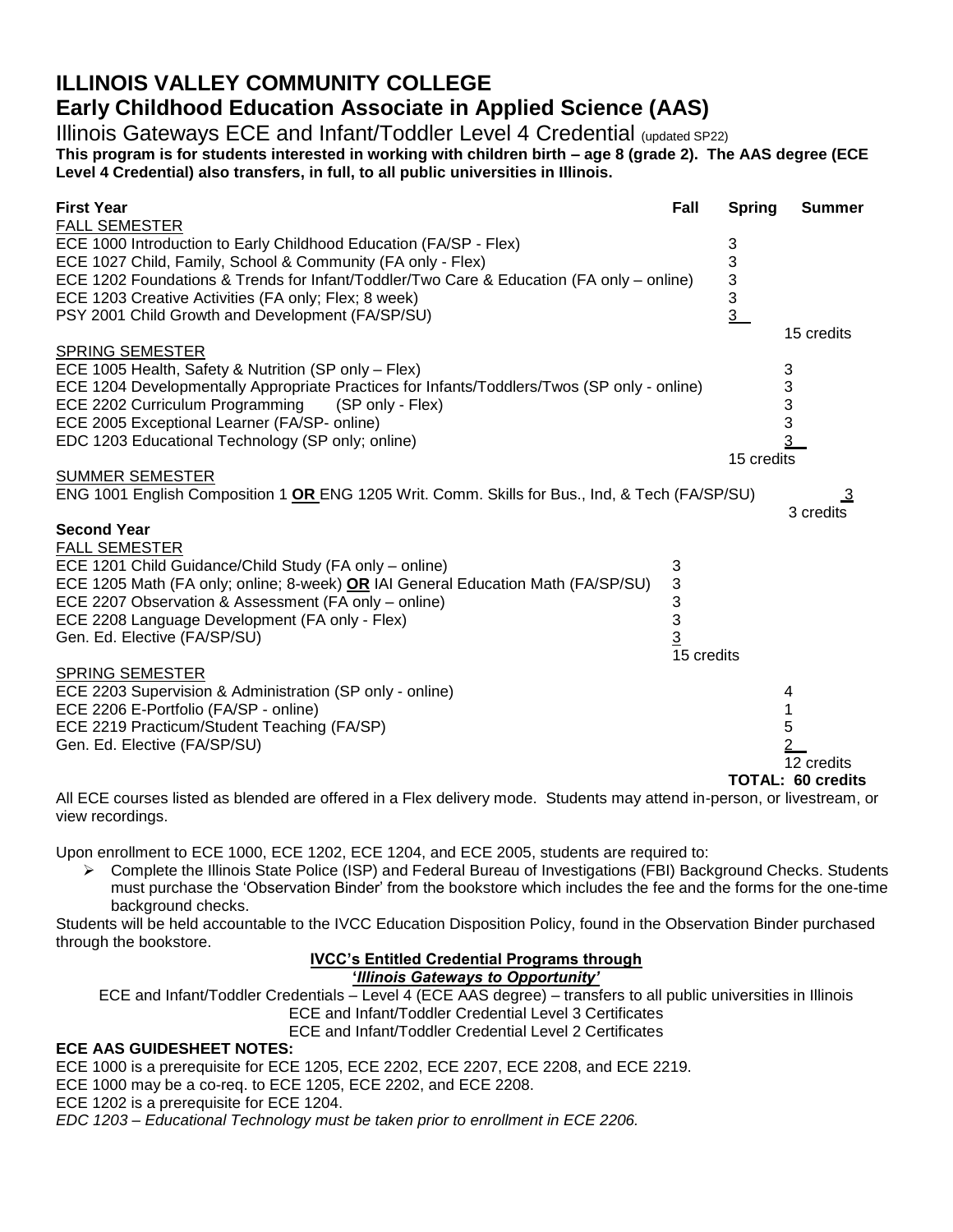The following courses must be completed before ECE 2219: ECE 1000 - Introduction to ECE; ECE 1201 – Child Guidance, Child Study; ECE 1202 – Foundations/Trends for Infants/Toddlers/Twos; ECE 1203 - Creative Activities; ECE 1204 – Developmentally Appropriate Practices for Infants/Toddlers/Twos; ECE 2202 - Curriculum Programming; ECE 2207 – Observation/Assessment; ECE 2208 - Language Development

**A minimum cumulative grade point average (GPA) of 2.0 is required prior to enrolling in ECE 2219. Students must earn a C or above in all courses. Petitioned approval by the ECE Program Coordinator is required the semester prior to student teaching (ECE 2219). All forms must be completed prior to registering.**

## **Early Childhood Education Gateways Credential Level 2 Certificate GATEWAYS CREDENTIAL LEVEL 2 CERTIFICATE (18 credit hours)**

*This certificate is intended for students who are currently employed in the early childhood field as teacher assistants and* 

*wish to gain the Level 2 credential.*

Semester One: Semester Two: Semester Two:

ECE 1000 Introduction to Early Childhood Education (3) ECE 1005 Health, Safety & Nutrition (3) ECE 1027 Child, Family, School & Community (3) ECE 2202 Curriculum Programming (3) PSY 2001 Child Growth and Development (3) ECE 2005 Exceptional Learner (3) *Students must earn a C or above in all courses.*

# **Infant/Toddler Gateways Credential Level 2 Certificate (21 credit hours)**

*This certificate is intended for students who are pursuing the ECE Gateways Credential Level 2 Certificate. The Infant/Toddler*  Credential Level 2 Certificate is obtained by completing the ECE Gateways Credential Level 2 Certificate and successful completion of *ECE 1202 – Foundations and Trends for Infants/Toddler/Two Care and Education.* 

## **Early Childhood Education Gateways Credential Level 3 Certificate GATEWAYS CREDENTIAL LEVEL 3 CERTIFICATE (27 credit hours)**

*This certificate is intended for students employed in the early childhood field who wish to gain the Level 3 credential.*

Semester One: Semester Two: ECE 1000 Introduction to Early Childhood Education (3) ECE 1005 Health, Safety & Nutrition (3) ECE 1027 Child, Family, School & Community (3) ECE 2202 Curriculum Programming (3) PSY 2001 Child Growth and Development (3) ECE 2005 Exceptional Learner (3)

Semester Three:

ECE 2207 Observation & Assessment (3) ENG 1001 English Composition 1 (3) ECE 1205 Math for Young Children (3) **OR** IAI General Education Math (3)

## **Infant/Toddler Gateways Credential Level 3 Certificate (33 credit hours)**

*This certificate is intended for students who are pursuing the ECE Gateways Credential Level 3 Certificate. The Infant/Toddler Credential Level 3 Certificate is obtained by completing the ECE Gateways Credential Level 3 Certificate and successful completion of ECE 1202 – Foundations and Trends for Infant/Toddler/Two Care and Education and <i>ECE 1204 – Developmentally Appropriate Practices for Infants/Toddlers/Twos.*

# **ECE Licensure Endorsement Certificate (18 credit hours)**

*This certificate is intended for students who already have their Professional Educator License (PEL) and are pursuing their ECE Endorsement through the Illinois State Board of Education. Students go through their ELIS account to apply for their endorsement. ISBE will issue a deficiency letter identifying which content areas are missing. Upon completion of all content areas and passage of the ECE Content Area exam, student applies to ISBE for the ECE Endorsement.*

ECE 2202 – Curriculum Programming (3) ECE 2208 – Language Development (3) ECE 2207 – Observation and Assessment (3) ECE 1205 – Math for Young Children (3)

PSY 2001 – Child Growth and Development (3) ECE 1027 Child, Family, School & Community (3)

For more information, contact ECE Program Coordinator, Tammy Landgraf at tammy\_landgraf@ivcc.edu